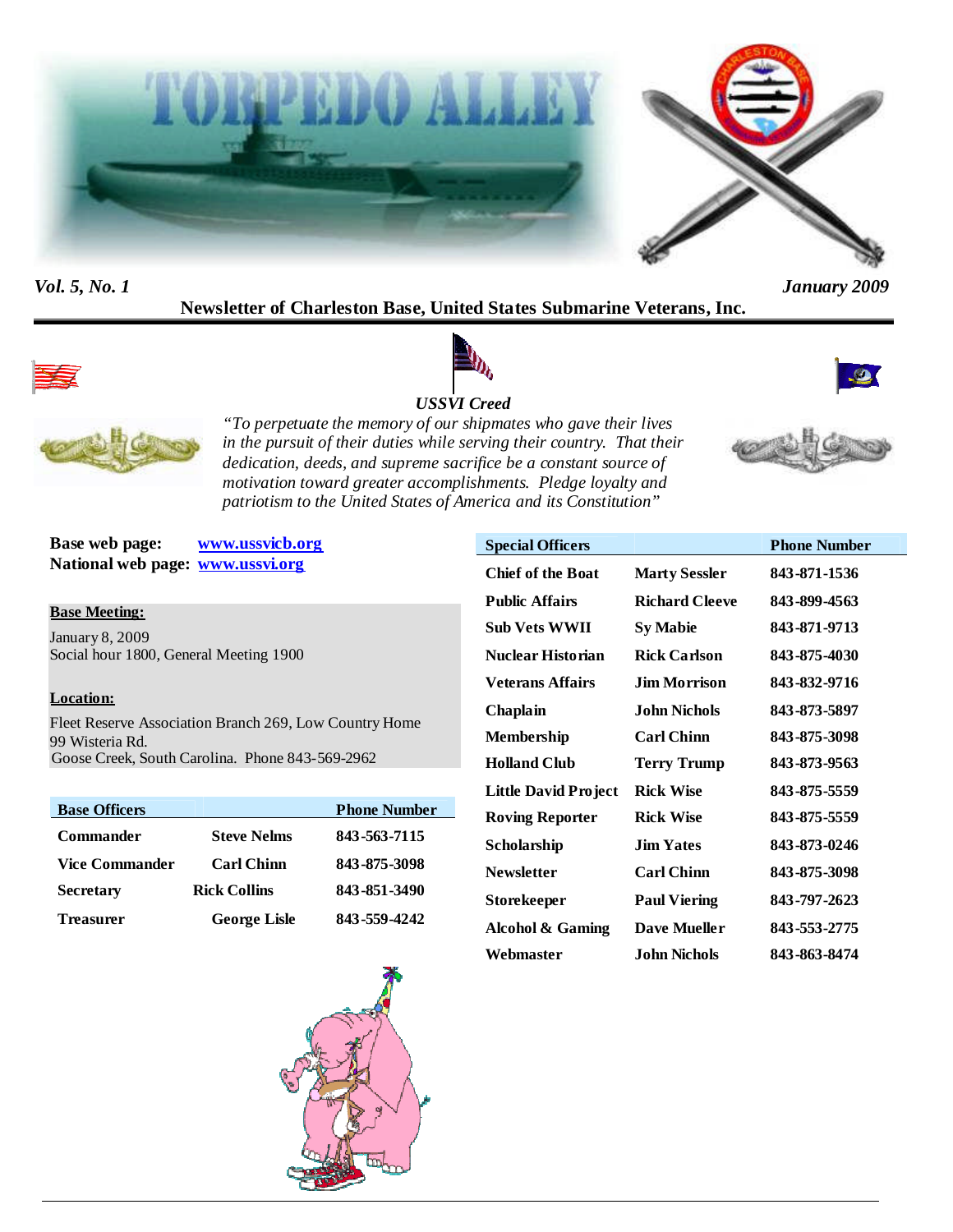#### **Minutes of the December 2008 meeting**

Charleston Base annual Christmas Party was held on 6 December at Gatherings in Dorchester. There were approximately 175 attendees.

Everyone had a good time; the food was great as usual.

The depth charge drawing was held. The winner (\$480) was Connie Roup. Connie donated \$80 to the scholarship fund! Thanks Connie!



# **January happenings!**

January 8 – General Meeting; social hour 1800, meeting starts 1900





*"Don't tell mom I'm a submariner, she thinks I play piano in a whorehouse."*

| <b>January Submarines Lost:</b> |        |                  |  |  |
|---------------------------------|--------|------------------|--|--|
| <b>USS S 36</b>                 | SS 141 | January 20, 1942 |  |  |
| <b>USS S 26</b>                 | SS 131 | January 24, 1942 |  |  |
| <b>USS</b> Argonaut             | SS 166 | January 10, 1943 |  |  |
| <b>USS</b> Scorpion             | SS 278 | January 5, 1944  |  |  |
| <b>USS Swordfish</b>            | SS 193 | January 12, 1945 |  |  |



#### **Membership and Dues Information:**

Your 2009 dues were payable by 1 October 2008. You can pay me at the meeting or send your dues to me. Not sure how much you owe? Just ask me. List posted at the meeting.

The following are on the dink list as of 22 December and will be dropped from the rolls on 1 January 2009:

| Barber, B      | Barber, W     | Campbell, G Corcoran |          |
|----------------|---------------|----------------------|----------|
| Crookston      | Daschle       | Douglas              | Edwards  |
| Gleason        | Grassman      | Hines                | Hodges   |
| Horton         | Hunter        | Lavergne             | Mathis   |
| Medert         | Miller, C     | Morgart              | Naert    |
| Neufeld        | Ougourlian    | Rice                 | Robinson |
| Shipman        | <b>Spotts</b> | Vacher               | Weiland  |
| Van Swearingen |               | Wright               | Yates, G |

Send dues (payable to USSVI) to: Carl Chinn 217 Brailsford Rd Summerville, SC 29485-5405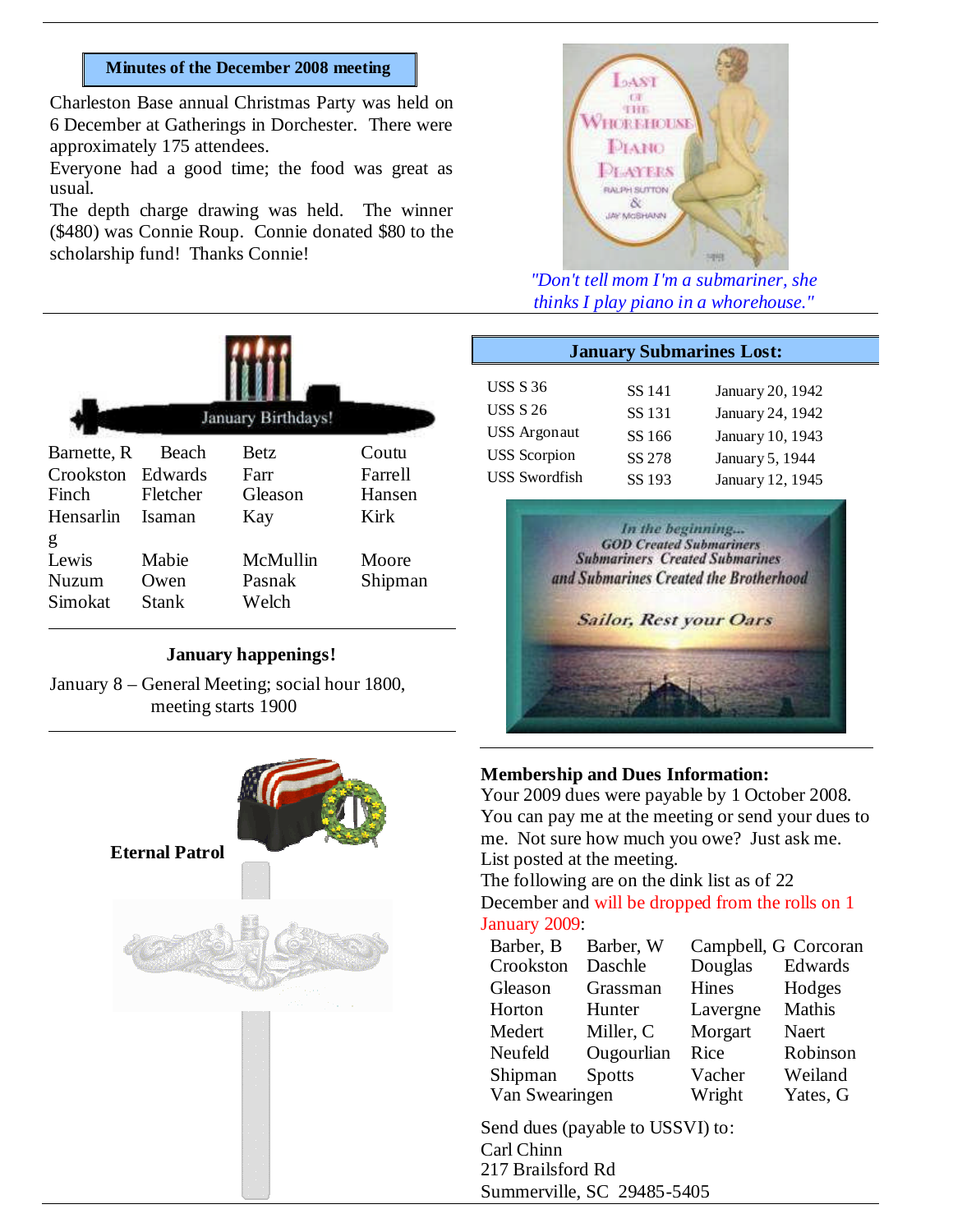CHINN, Robert Master Chief Robert Wayne Chinn, US Navy (Ret.) husband of Billie Easterling Chinn passed away Tuesday, December 9, 2008 at Trident Medical Center. A memorial service will be held Friday, December 12, 2008 at 4 o'clock at James A. Dyal Funeral Home Chapel, Summerville. Friends may call at the funeral home from 3 until the hour of service on Friday. Burial will be private. In lieu of flowers, memorials may be made to: Charleston Natural History Society, PO Box 504, Charleston, SC 29402. Bob was born in Denver, Colorado on August 3, 1943 to Virgie Parsons Chinn of Denver, Colorado and the late Howard Chinn. He worked at the Charleston Air Force Base Commissary. He was a member of the Charleston Base Submarine Veterans. He was a former President of the Charleston Auburon Society. He was an avid Gardener to which his family and friends looked forward to. Bob was preceded in death by his father, Howard Chinn and two children, Randy Lane and Ronny Lane. Surviving in addition to his wife and mother are one brother, Carl Chinn and his wife Connie of Summerville; one sister, Sharon Allen and her husband Al of Bluffton, SC; two children, Dani Medlin and her husband "D" of California and Ricky Lane and his wife Chellene of Clarksville, TN; special niece, Sherrie Taylor Hall of Moncks Corner; seven grandchildren and seven great grandchildren and many wonderful in-laws, nieces and nephews. A memorial message may be written to the family by visiting our website at www.jamesadyal.com. ARRANGEMENTS BY JAMES A. DYAL FUNERAL HOME, 303 SOUTH MAIN STREET, SUMMERVILLE, SOUTH CAROLINA. Visit our guestbook at www.charleston.net/deaths

# **The Seabag** *(this also fits Submariners…)*

There was a time when everything you owned had to fit in your seabag. Remember those nasty rascals? Fully packed, one of the suckers weighed more than the poor devil hauling it.

The damn things weighed a ton and some idiot with an off-center sense of humor sewed a carry handle on it to help you haul it. Hell, you could bolt a handle on a Greyhound bus but it wouldn't make the damn thing portable.

The Army, Marines and Air Force got footlockers and we got a big ole' canvas bag.

After you warped your spine jackassing the goofy thing through a bus or train station, sat on it waiting for connecting transportation and made folks mad because it was too damn big to fit in any overhead rack on any bus, train and airplane ever made, the content s looked like hell. All your gear appeared to

# **Jack Stevenson Has Moved**

Panama Jack has recently moved to be near his son in Colorful Colorado. His new address is:

Jack W. Stevenson, Sr. 300 N. 3rd St., #N-2 Gunnison, CO 81230

Drop him a card or a note and keep I touch!

### **The Wet Cold War**

It was an eerie throwback to the Cold War. On April 4, 1997, a Russian cargo ship spying on the USS OHIO off Washington's Puget Sound fired a laser beam at a Canadian helicopter. The new Russia was relying on an old Soviet tactic -- trawlers known as AGIs for Auxiliary General Intelligence.

When the Cold War supposedly ended in 1991, the U.S. Submarine Force numbered 61,000 sailors, 34 missile subs and 89 attack subs.

"The U.S. and Soviet Union had fought a vast, undeclared and sometimes chillingly violent Cold War under the sea," wrote Chris Drew and Michael Millenson in the Chicago Tribune.

Movies like The Hunt for Red October brought that war home to unsuspecting Americans, but few knew how real the deep-sea struggle actually was.

It was "the struggle for domination of the hydroscape of the world -- the Wet Cold War -- a war within a war that may well be the most significant theater of all," wrote Thomas S. Burns in The Secret War for the Ocean Depths, where "the ultimate naval weapon" was the submarine: "King of the Seas."

The undersea conflict was waged beneath the ice floes of the North Atlantic, in the shallow waters of the Mediterranean and through the deepest canyons of the Pacific. It was carried on under the Arctic ice cap where U.S. attack subs stalked Soviet ballistic missile subs. It reached the coastlines of the U.S. and Soviet Union. Submarines sometimes snuck into harbors or lurked as they waited to shadow an adversary's boat.

On the seafloor both sides positioned sophisticated listening devices. The more advanced U.S. system, called Sound Surveillance System (SOSUS), consisted of strings of hydrophones planted at strategic spots on ocean bottoms. SOSUS was so sensitive that the Navy tracked Soviet subs thousands of miles from U.S. shores.

#### *'Pigboats' to Nukes*

The undersea Cold War began not long after WWII as hostility increased between the U.S. and Soviet Union. The Navy's subs were nothing more than upgraded WWII "Pigboats" -- their speed was as minimal as was their diving depth.

As the Cold War intensified, the design and propulsion systems of U.S. subs changed radically. First came the nuclear sub, USS NAUTILUS, in 1954. Nuclear power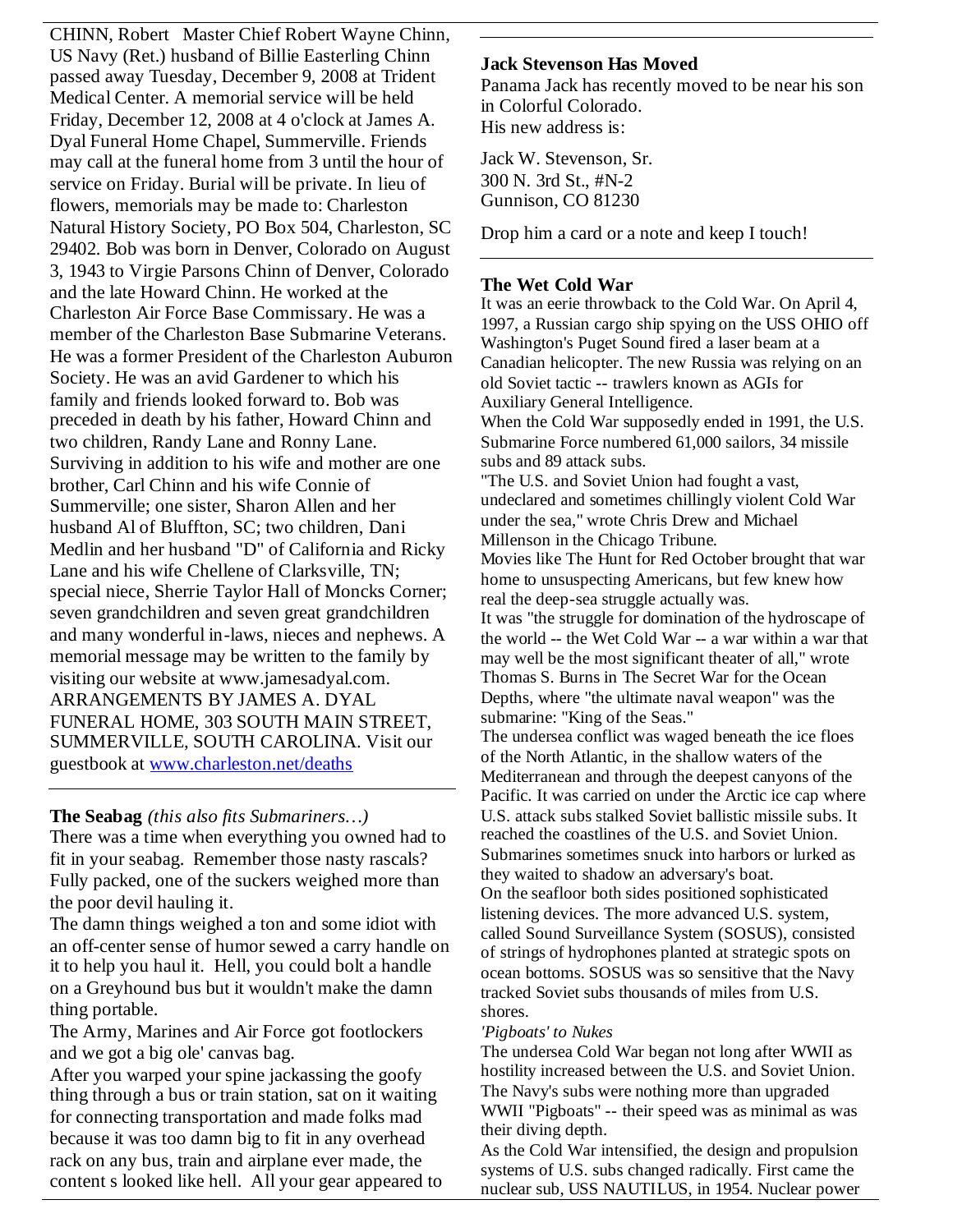have come from bums who slept on park benches. Traveling with a seabag was something left over from the "Yo-ho-ho and a bottle of rum" sailing ship days. Sailors used to sleep in hammocks. So you stowed your issue in a big canvas bag and lashed your hammock to it, hoisted it on your shoulder and in effect moved your entire home and complete inventory of earthly possessions from ship to ship. I wouldn't say you traveled light because with one strap it was a one-shoulder load that could torque your skeletal frame and bust your ankles. It was like hauling a dead linebacker.

They wasted a lot of time in boot camp telling you how to pack one of the suckers. There was an officially sanctioned method of organization that you forgot after ten minutes on the other side of the gate at Great Lakes or San Diego.

You got rid of a lot of issue gear when you went to the ship. Did you ever know a tin-can sailor who had a raincoat? A flat hat? One of those nut hugger knit swimsuits? How about those roll your own neckerchiefs. The ones the girls in a good Naval tailor shop would cut down and sew into a 'greasy snake' for two bucks?

Within six months, every fleet sailor was down to one set of dress blues, port and starboard undress blues and whites, a couple of whitehats, boots, shoes, assorted skivvies a pea coat and three sets of bleached out dungarees. The rest of your original issue was either in the pea coat locker, lucky bag or had been reduced to wipe down rags in the engine room. Underway ships were not ships that allowed vast accumulation of private gear.

Hobos who lived in discarded refrigerator crates could amass greater loads of pack rat crap than fleetsailors. The confines of a canvas back rack, side locker and a couple of bunk bags did not allow one to live a Donald Trump existence.

Space and the going pay scale combined to make us envy the lifestyle of a mud hut Ethiopian. We were the global equivalents of nomadic Mongols without ponies to haul our stuff.

And after the rigid routine of boot camp we learned the skill of random compression packing. Known by mother's world-wide as 'cramming'. It is amazing what you can jam into a space no bigger than a breadbox if you pull a watch cap over a boot and push it in with your foot. Of course it looks kinda weird when you pull it out but they never hold fashion shows at sea and wrinkles added character to a salty appearance. There was a four-hundred mile gap between the images on recruiting posters and the actual appearance of sailors at sea. It was not without justifiable reason that we were called the tin-can Navy.

was combined with a hydrodynamic, cigar-shaped hull design that revolutionized submarine warfare. American subs now cruised for months at depths of hundreds of feet at speeds sometimes faster than surface vessels. In 1960, the U.S. revolutionized warfare by introducing "boomers," guided missile subs (SSBNs) that replaced cruise missile boats (SSGNs). The first of the SSBNs, the GEORGE WASHINGTON, was a Skipjack class sub converted to carry 16 Polaris missiles. It was followed by the improved Lafayette class of Poseidon missile boats. The Ohio class subs, with Trident missiles, are reputed to be the quietest subs to ever go to sea.

U.S. attack subs (SSNs) combined speed with quiet running. They were assigned to defend carrier battle groups, maintain the nation's sea lanes and to target Soviet SSBNs and attack subs. Skipjack, Permit and Sturgeon classes of the 1960s and 1970s were followed by the Los Angeles class subs of the 1980s-90s. The Los Angeles boats are "the greatest nuclear predator, Soviet or American, ever to take to the seas," wrote the editors of the Time-Life book, Hunters of the Deep. The improved Seawolf class will take the Navy into the 21st century.

The Soviet Union's sub fleet was developed to counter the U.S. threat. The Russians struggled for decades to match the quietness and speed of U.S. subs. They ran through a series of classes, Novembers, Alfas, Victors, Akulas and Sierras. By the late 1980s, the Soviets had reached near parity with U.S. boats.

Aggressive U.S. patrolling was necessary particularly since the Soviets maintained a fleet of some 350 boats of all types. The U.S. had about 123 subs.

#### *Intelligence-Gathering*

Once both nations fielded SSBNs, assuring mutual annihilation, intelligence-gathering was paramount. Ascertaining the characteristics and capabilities of each country's submarines became crucial to national security.

U.S. subs began spying on the Soviets in May 1948, when the USS SEA DOG conducted reconnaissance patrols along the Siberian coast. The USS BLACKFIN picked up where SEA DOG left off.

A decade later these missions were more daring and essential.

In 1957, the USS GUDGEON, the first sub to circumnavigate the globe, was caught snooping around the Soviet naval base at Vladivostok inside Russian territorial waters. For 30 hours the sub was cornered and depth-charged by Russian destroyers. GUDGEON finally was forced to surface to restore its air supply. It came up ready to fight, but was allowed to withdraw. Soviet actions in the Atlantic and Mediterranean gave impetus to operations to collect electronic communications and photographic intelligence. Soviet subs began patrolling in the Mediterranean in 1958-59. (By 1967, 13 Russian boats were on patrol duty there.) In May 1959, the USS GRENADIER, off Iceland, detected, tracked and held down a Soviet sub until she was forced to surface.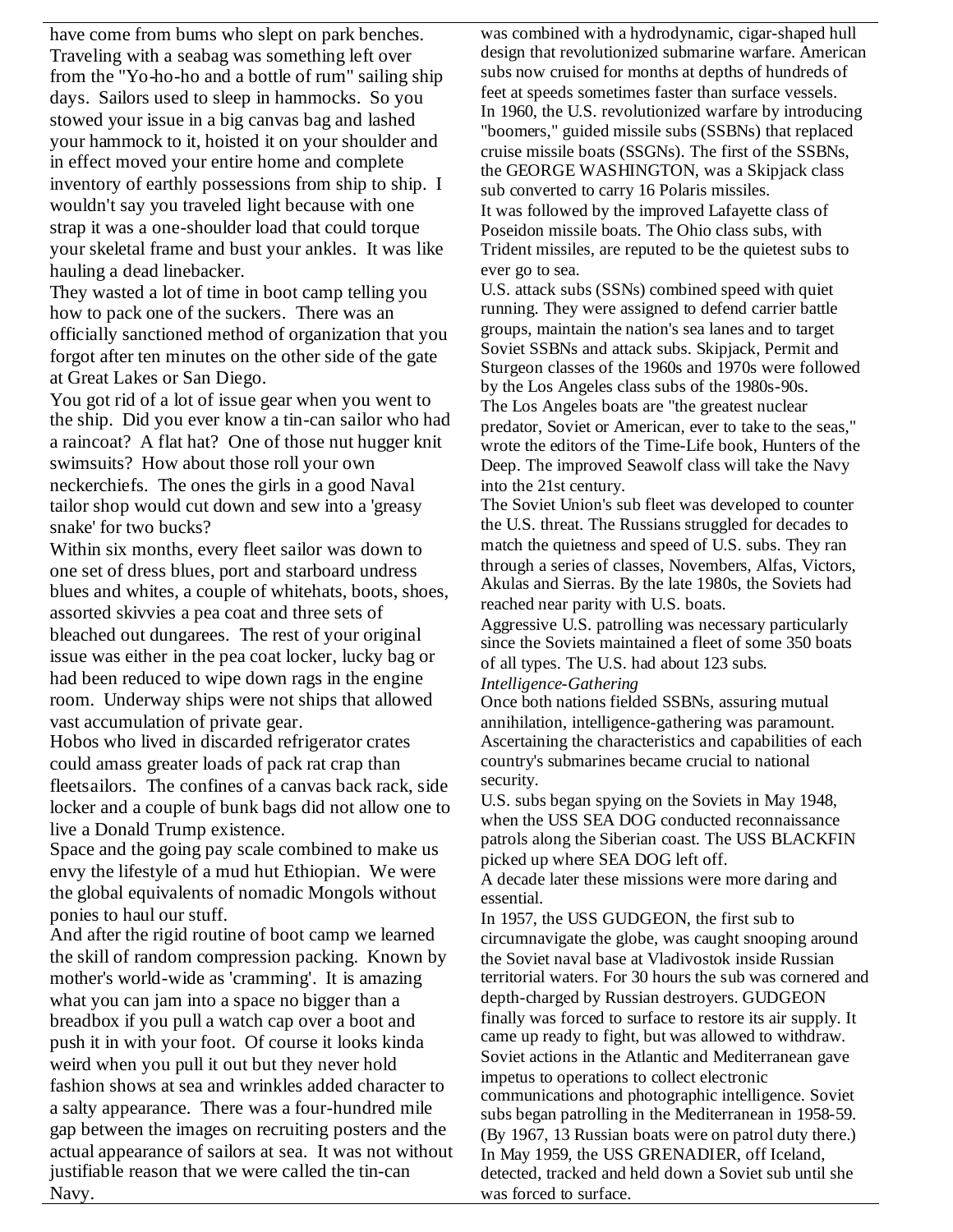We operated on the premise that if 'Cleanliness was next to Godliness', we must be next to the other end of that spectrum. We looked like our clothing had been pressed with a waffle iron and packed by a bulldozer.

But what in the hell did they expect from a bunch of jerks that lived in the crews hole of a 2100 Fletcher Class can.

After a while you got used to it... You got used to everything you owned picking up and retraining that distinctive aroma. You got used to old ladies on busses taking a couple of wrinkled nose sniffs of your peacoat then getting up and finding another seat. Do they still issue seabags? Can you still make five bucks sitting up half the night drawing a ships picture on the side of one of the damn things with black and white marking pens that drive old master-at-arms into a 'rig for heart attack' frenzy? Make their faces red…The veins on their neck bulge out...And yell, "Jeezus H. Christ! What in god's name is that all over your seabag?" "Artwork, Chief... It's like the work of Michelangelo...My ship... Great huh?" "Looks like some damn comic book..." Here was a man with cobras tattooed on his arms... A skull with a dagger through one eye and a ribbon reading 'DEATH BEFORE SHORE DUTY' on his shoulder... Crossed anchors with 'Subic Bay 1945' on the other shoulder... An eagle on his chest and a full blown Chinese dragon peeking out between the cheeks of his butt. If anyone was an authority on stuff that looked like a comic book, it had to be this E-7 sucker.

Sometimes I look at all the crap stacked in my garage, close my eyes and smile, remembering a time when everything I owned could be crammed into a canvas bag. Maturity is hell.

# **For DBF Sailors**

They say we have it easy, and maybe they are right. We've never felt a depth charge, we've never seen a fight.

We don't stink of deisel, we wash our clothes each week.

The nukes will make us tons of water, our hull it doesn't leak.

The smokeboat sailors have their fun, they say no boomer's cool,

"Hey squid can I come on your boat and swim around your pool?"

They say we're soft, we'll never know, just what their boats went through

to end a war they didn't start and wish they never knew.

Yes it's true, our fish stay dry, none pass the outer

Operation Holystone, also known as Pinnacle, Bollard and Barnacle, was launched that same year. Its focus was intelligence-gathering. Sub commanders sometimes took extraordinary risks to obtain information on Soviet naval developments.

USS HARDER in 1961 sailed into the channel at Severomorsk Soviet naval base on the Barents Sea. "It seemed like forever," recalled one crewman, "but the run was probably less than an hour."

In 1963, the USS SWORDFISH slipped into the middle of a Soviet anti-submarine warfare (ASW) exercise in the North Pacific. The Soviets depth-charged SWORDFISH for two days. But SWORDFISH was nuclear-powered and did not have to surface for air. SWORDFISH survived and the mission provided the U.S. with an intelligence bonanza as the Navy recorded the Soviet's radio chatter and plotted their radar search patterns.

For special operations conducted between 1963-65, SWORDFISH crewmen were awarded Navy unit commendations and the captain received the Legion of Merit.

#### *On Station Near the USSR*

U.S. subs regularly took up station off Soviet ports to learn as much as possible about Soviet movements and capabilities. A favorite American tactic was to secretly shadow Soviet boats as they left port on a mission. "Some [subs] have passed less than 50 feet below the hulls of Soviet vessels to take photos of their propellers and tape the sound of the blades churning," the Chicago Tribune reported.

In 1969, the USS LAPON tailed a Soviet sub in the North Atlantic for 40 days without being detected. LAPON's sonar operators became well acquainted with the daily sounds and habits on board the Soviet sub. They assigned nicknames to various Russian duty officers and could hear wrenches being dropped. Such close encounters occasionally became deadly. In June 1970, the attack submarine USS TAUTOG was shadowing a Soviet missile sub in the northern Pacific. The Russian commander became suspicious and made a looping turn to check for a trailing American.

"All of a sudden Ivan was coming screaming at us," recalls one TAUTOG crew member. The Soviet boat's propellers struck the American sub as she streaked over TAUTOG's sail. The 4,800-ton TAUTOG's hull withstood the blow, but the Russian sub wasn't so lucky. The collision probably ruptured the propeller shaft seals and seawater gushed into the hull. TAUTOG's sonar operators listened to the ghastly sounds as the Russian boat broke apart and sank.

Rumors persist that the USS SCORPION, lost near the Azores in May 1968, went down after colliding with a Soviet sub that may have been tailing the U.S. boat. In 1986, USS AUGUSTA, an attack sub, ran into a Soviet nuclear sub in the North Atlantic while testing a new sonar system. In 1992, the USS BATON ROUGE, collided off northern Russia's Kola Inlet with another Soviet nuclear sub.

"We knew the Soviets were out there, probably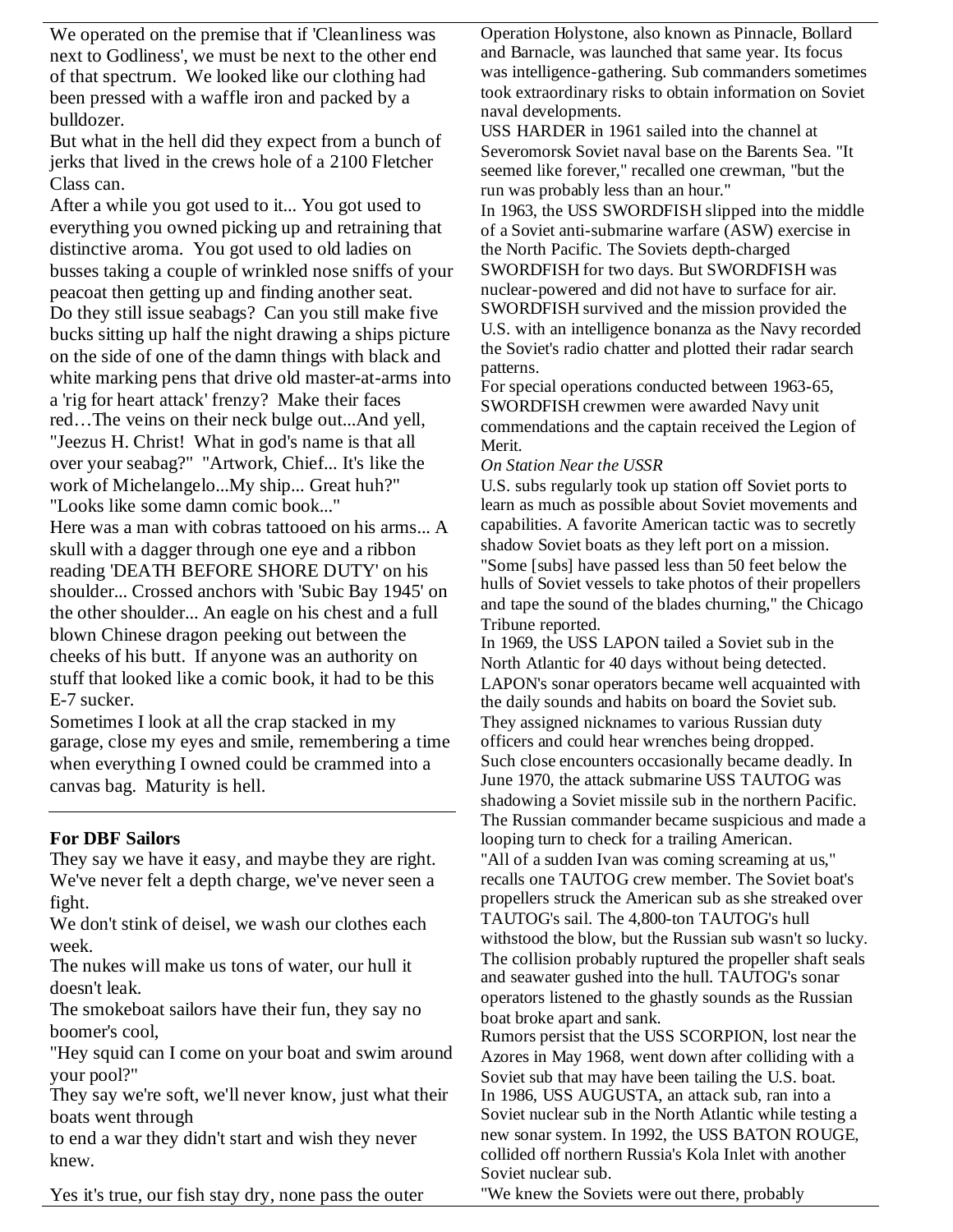doors.

But wasn't that the final goal of The War to End All Wars?

So listen now, and listen well, we stand our watches well

and if the time should ever come, we too, will face our hell.

You did your job, you've earned our thanks, and the lessons that you taught

are passed to each and every every nub that thinks that he's so hot.

His quals will be as tough as when you first filled out your card.

No sleazy sigs will sully what was meant to be damned hard.

For when those dolphins are tacked on, you know he'll beam with pride.

And pass on those traditions of the men who fought and died.

We share the tales we've heard from you, sometimes we change the names.

But don't you ever start to think, we're out here playing games.

We might not have to close and shoot, a ship that's in our scope.

Our mission differs from what you had, and so, you'd better hope,

that in our life, your children's too, in fact, for long past that,

that we will never get flash traffic with a message that

cause birds, not fish, to swim away and bring their judgement down

on an enemy that we've not seen, nor pinged with sonar sound.

For if we ever fire those shots and bring the fury of the sun

to those who threaten you and yours, then our hell has just begun.

You came back heroes to your homes, maybe greeted with a band.

But we'll come back to nothing, no homes, no kids, no land.

For our war will be the one that really is the end. It started with the fires of hell that we were told to send.

So go ahead and have your fun, we'll take on your best shot,

but then go home, and go to sleep, our job is finished not.

We'll just go on making more patrols, not much to do

sometimes right beside us as we patrolled the vast areas of the Pacific," says James Crenshaw who served on the SSBN JOHN MARSHALL from 1976-80. *'Special Ops'*

By 1970, the U.S. developed submarines designed for complex espionage operations. USS HALIBUT, USS SEAWOLF and USS PARCHE were refitted to perform "special ops" missions in and around the Soviet Union. The missions were so secret and sensitive, said one former crewmember, that crews of the subs were segregated from each other on base and curtains were placed around the vessels while in port. To this day, sailors on those cruises are not allowed to speak about them. "I signed a paper that forbids me to talk about it for 80 years," said one sub vet. Details of the PARCHE's operations are classified, but special operations have earned the sub five Presidential Unit Citations and three Navy Unit Citations. But some aspects of the special ops missions are known. One of the most successful of these missions, codenamed Ivy Bells, was the tapping of a vital Soviet undersea communications cable. The mission was carried out by USS HALIBUT, which crept into the Sea of Okhotsk, the bay separating the Kamchatka Peninsula from the Soviet mainland. Divers descended to the sea floor 400 feet below the surface to install a recording pod.

HALIBUT and her sister special ops subs also carried robots that could explore the ocean floor. "We had capabilities similar to those used to find the TITANIC," one crewmember said.

USS SEAWOLF and USS PARCHE also participated in recovering and replacing the recording device. According to one crewman, the subs would remain submerged on station for 30 days to record real time conversations, then leave the recording device behind for several months.

The missions were so sensitive that at least one sub, SEAWOLF, was reportedly fitted with demolition charges fore and aft. If caught the crew would be given the option to leave the vessel before it was scuttled. "But with the water temperature at 28 degrees you're not going to live very long, so you might as well stay with the ship and go down," one crewman said.

On one cruise, SEAWOLF released fouled air that bubbled to the surface. A Soviet cruiser streaked by the next day. "Everyone was sweating bullets, but we remained pretty well masked," the crewmember recalled.

Ivy Bells continued until 1981 when its cover was blown by a U.S. spy.

The Russians also attempted to tap a U.S. undersea communication cable, apparently unsuccessfully. In 1985, U.S. spy satellites detected a Soviet sub loitering in a shallow part of the Atlantic. The Navy dispatched the attack sub USS BALTIMORE to secretly observe. The Russian sub launched a sled and divers who probed the seafloor 300 feet below. The waters were too murky for the Americans to determine the Soviets mission, but they were digging and drilling, presumably to locate an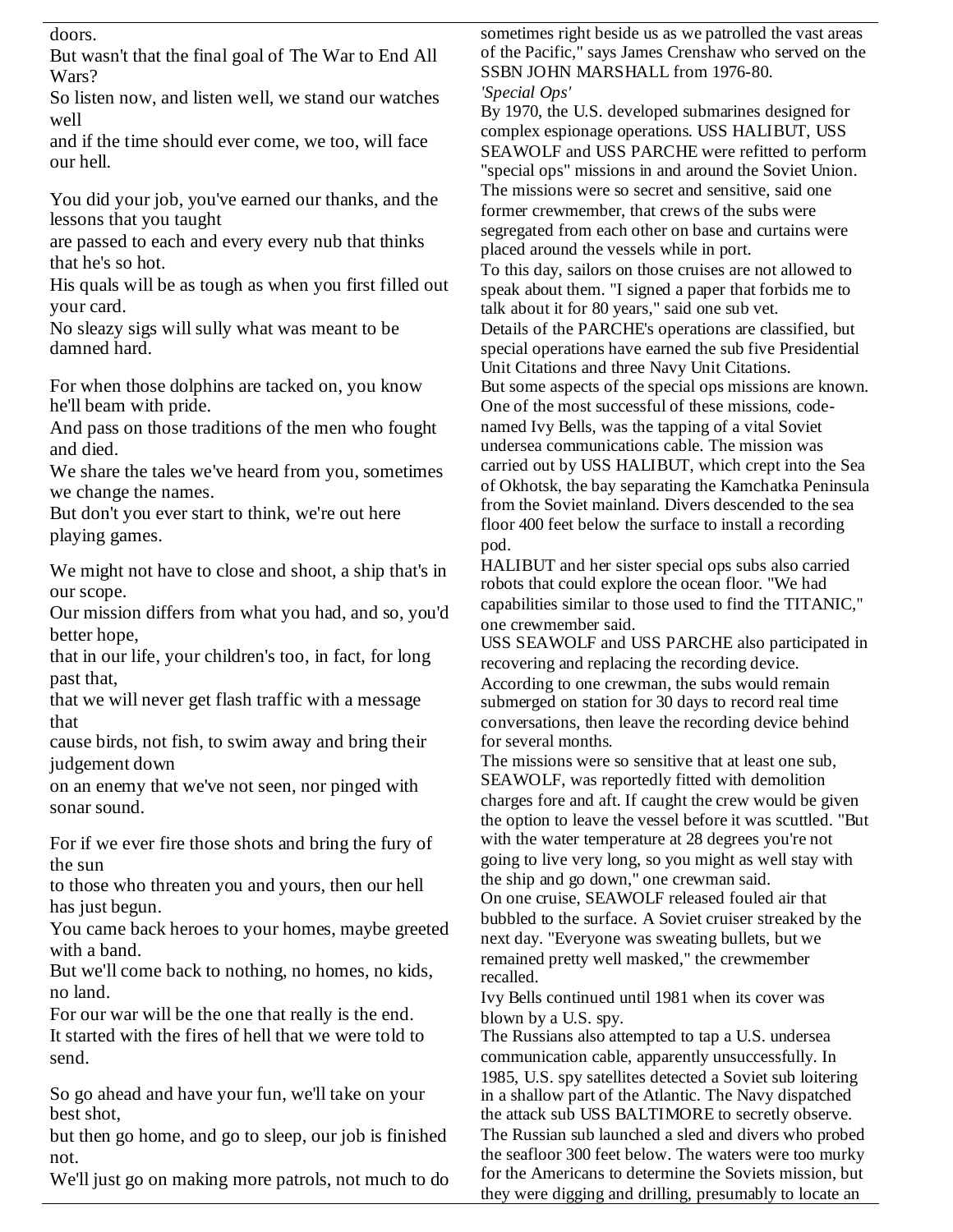#### out here.

Four knots to nowhere, punching holes in an ocean, without fear.

John Eckard

# **Correction to the article in American Submariner magazine entitled, "The Two Million Dollar Bush".**

The subject article was written by Edward Monroe-Jones from information provided by Jerry Drumm and an officer in the control room of the Guardfish at the time of the boat's grounding. The article was checked for accuracy by both parties. It was subsequently submitted to American Submariner and appeared in the most recent issue.

Both Mike Bircumshaw, editor of the American Submariner, and I subsequently received several complaints about the accuracy of the article. I solicited each person making a complaint to set the record straight by emailing to me any information that might help in correcting the story. Mr. Richard Armstrong responded with the correction email that is attached to this email.

I am most appreciative of Mr. Armstrong's time and effort in writing an account of the grounding that stands as a contradiction to the original article in many respects. I have apologized to the crew members who have emailed me their views of the matter and I take this opportunity to express my regret in having offended any of the officers and men of the Guardfish.

Your story about Guardfish going aground is pure fiction.

Guardfish was launched in May of 1965. True. As a historian, you would know that there is quite a bit of construction still to be done and many sea trials before the submarine is even commissioned. On a snowy day in December 1966, the hull at Camden officially became USS Guardfish (SSN-612). It is the last ship completed by New York Shipbuilding Corporation (NYS).

USS Pogy is on the ways and NYS goes bankrupt in a political payback because of the contributions to the Nixon campaign of 1960. NYS never got another contract from the Navy. USS Pogy is later towed to Ingalls Shipbuilding in Pascagoula and is not completed until 1970.

Guardfish performs several weeks of trials, training runs, and stops in Puerto Rico on the way to various ports on the west coast before arriving in Pearl Harbor, her new home port. By now, several months have passed bringing up the time line to roughly August 1967. I come on board in September 1967.

undersea cable. The mission was believed to have ended in failure and tragedy when the sled and divers failed to return to the Soviet boat.

The most publicized U.S. intelligence- gathering action -- secret for many years -- was the raising of a Soviet missile firing sub that sank in the mid-Pacific on March 8, 1968. SOSUS picked up the sounds of the sub exploding and later USS HALIBUT, specially fitted with thrusters to enable it to sit motionless, located the wreckage using special cameras.

Roger C. Dunham, a second class petty officer aboard the HALIBUT during the operation, wrote a fictionalized account in his book, Spy Sub. Cmdr. Clarence E. Moore, who skippered it, received the Distinguished Service Medal for his work.

The deep sea salvage ship GLOMAR EXPLORER recovered all or part of the sub for evaluation by the Navy. It says the sub broke apart and only portions of its hull were raised. Some observers claim the entire vessel was retrieved. "Rumor is the Navy got what it wanted," said one former submariner.

*'Still on Patrol'*

The U.S. lost three subs during the Cold War. A fourth, USS STICKLEBACK, sank after being rammed by destroyer SILVERSTEIN May 30, 1958, southeast of Pearl Harbor. All 82 crewmembers survived.

The first Cold War-era loss was the diesel boat USS COCHINO, which sank in the Greenland Sea off Norway in August 1949 following a battery explosion. COCHINO had been on a reconnaissance patrol. The Soviet publication Red Fleet subsequently claimed it sank "not far from Murmansk."

One crewman was lost on COCHINO and six others from the sub USS TUSK were swept overboard in the frigid waters while attempting to save COCHINO in an "epic of incomparable heroism."

USS THRESHER went down 220 miles east of Boston in 8,400 feet of water with 112 crewmembers and 17 civilian workers aboard in April 1963. During search operations, Soviet "trawlers" passed through the area electronically sniffing for information.

While THRESHER's loss was devastating to the Navy, her sinking lead to a thorough investigation uncovering numerous flaws in the sub construction program. Reforms may have saved other U.S. undersea vessels and their crews.

SCORPION, with 99 men aboard, was lost 460 miles southwest of the Azores in 10,000 feet of water five years later. She had been assigned to Submarine Squadron 6, Division 62, with the 6th Fleet in the Mediterranean Sea.

At least 16 other U.S. crewmembers aboard submarines were lost to accidents during Cold War operations. No comprehensive figures, however, are available dating back to the end of WWII.

Some six Soviet subs are believed to have been lost. These include S-117, Dec. 15, 1952; K-129, March 8, 1968; K-8, April 12, 1974; and KOMSOMOLETS (42 died), April 7, 1989. An unidentified nuclear sub is believed to have been scuttled in April 1970, and a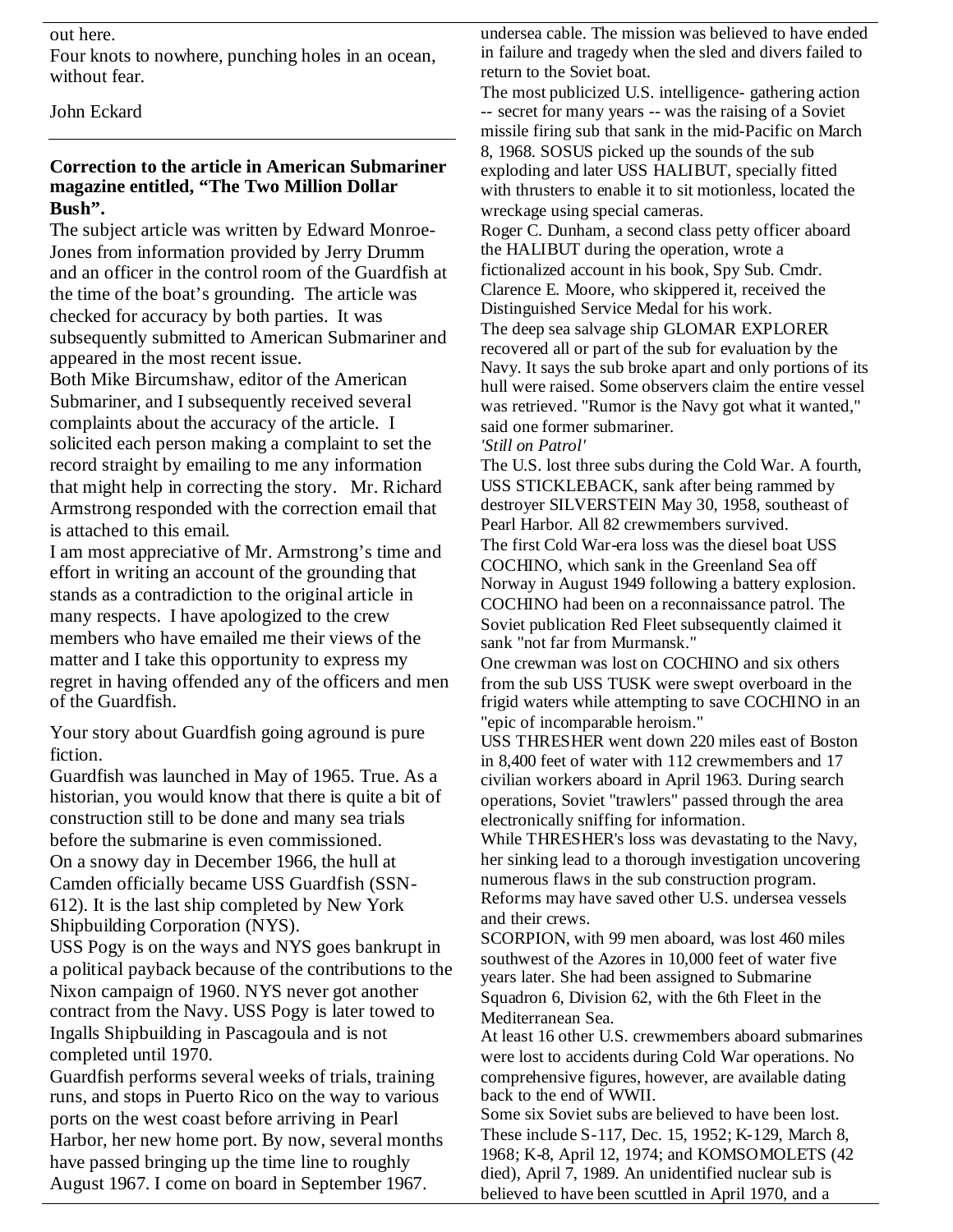In your story, Guardfish goes into over two years of conversion at Mare Island, bringing up the time-line to the fall of 1969. Do you see a disparity here? Pure bullshit. Why put something so flagrantly stupid in your story?. "Three days later Guardfish departed for an extensive training cruise. " Bullshit. Nobody would take a ship right out of a shipyard, and go on "an extensive training cruise" which truthfully was a "Northern run". There was no conversion. It was simply fabricated. In fact, after a few weekly ops, we were outfitted with some special electronic equipment, and in mid October, we went on a "Spec Op."

During the run, we did some events that were of great importance to the defense of the Government of the United States, and we were all fairly confident that we were all due for a NUC, a PUC, and a LOM. That was about to be taken away through a series of small and insignificant events that added up to a disaster, the grounding, and the loss of our medals and recognition.

On our run home, nothing happened. The story about "the bridge hatch sprung a leak." is pure fiction. Bullshit again. There was no leak. The fact is that we had not opened that hatch in over two months, and it was simply stuck shut. Upon our surfacing outside of Pearl Harbor, we found out just how stuck that hatch was. Tom Ponder FTG1(SS) was the burliest guy in ops, so he was sent up the trunk to open the hatch bending a big steel bar in the process. This took quite a bit of time, and as the tide was coming in, we drifted (at all stop or slow) toward the beach which did not show up on the MK-II plotter because it was getting it's speed from the EM log forward movement through the water.

Finally, this is the configuration:

R.P. Richards, Torpedoman was on the Rudder; Chief Barnes QMC(SS) was the Diving Officer; Lt. Lowe was the Navigator; Gerry Morse was the ICman on watch, Sam Higa was the ET on watch, and I was with him in SINS/IC Switchboard alley. The XO was James Ransom II, and he was in the wardroom. QM1(SS) Carl Blanton was the quartermaster on duty. The officer going to the bridge was Lt. "Wild Bill" McGonegal. Dennis LaHines was one of the lookouts on the starboard plane.

At some point, Wild Bill has to go take a wizz, and asks for a relief. In your story, you say the XO identifies one of the channel markers with the periscope. Bullshit. He was in the wardroom. You also say that some Security Lt was in the control room... bullshit. That's the last guy we wanted in the control room. His job was with people who weren't there, anyway.

Charlie class boat sank off Kamchatka in September 1983.

More Soviet subs may have been lost, unknown to U.S. intelligence or kept secret by both the Soviets and Americans. No one knows the number of Soviet submariners who lost their lives, but the presumed number is greater than U.S. losses.

*Overdue Recognition*

Only now are deserving submariners receiving medals for their service.

Wylie Miller served on classified missions between 1958 and 1962. "People on subs can't talk about where they've been - half of us didn't even know where we were anyway," he said after receiving an Armed Forces Expeditionary Medal 30 years after the fact.

"Now that information is available [through recent declassification], the Navy's catching up with us. Many present and former submariners stand to benefit by receiving awards for previously classified military operations."

Along with their prized Dolphin submariner insignia, since 1969 they also have earned SSBN Deterrent Patrol pins. These patrols lasted 90-105 days, with 60-70 days continually submerged.

The Navy Expeditionary Medal is also awarded to sailors who "operated under circumstances which after full consideration shall be deemed to merit special recognition." This is the classic definition of sub intelligence-gathering operations.

Individual decorations are even more guarded. Some received a "black" award: a medal that appears in the recipient's service file folder but which he is unable to wear on his uniform.

Sub missions have always been fraught with danger. In fact, President Theodore Roosevelt, after going down in the PLUNGER in Long Island Sound in 1905, ordered that enlisted men detailed to submarines be granted an extra \$10 a month in hazardous duty pay.

"Life aboard Cold War-era subs was austere," remembers Senior Chief Sonarman Bob von Allmen, who served on the USS GROWLER, 1950-62. "Crews of 100 were crammed into small spaces for extended periods. Patrol lengths normally ran around 82 or 87 days.

"The HALIBUT was nuclear-powered and it carried five missiles, but the other missile boats were diesel-electric with all the accompanying hardships. Diesel boat sailors were required to take sponge baths from a bucket." VonAllmen justifiably remains proud of his special service.

Richard Smith, a sub vet of many Arctic patrols between 1952 and 1961, related what WWII Medal of Honor recipient Adm. Gene Fluckey wrote to him. He congratulated Smith for being a veteran of "the most important war since men first stood on hind legs -- the Cold War."

*"In this game of cat-and-mouse, the often narrow margin of victory goes to the proficient and the careful. A mistake -- the clang of a dropped wrench, the swish of*

We got the relief for Wild Bill, and that was the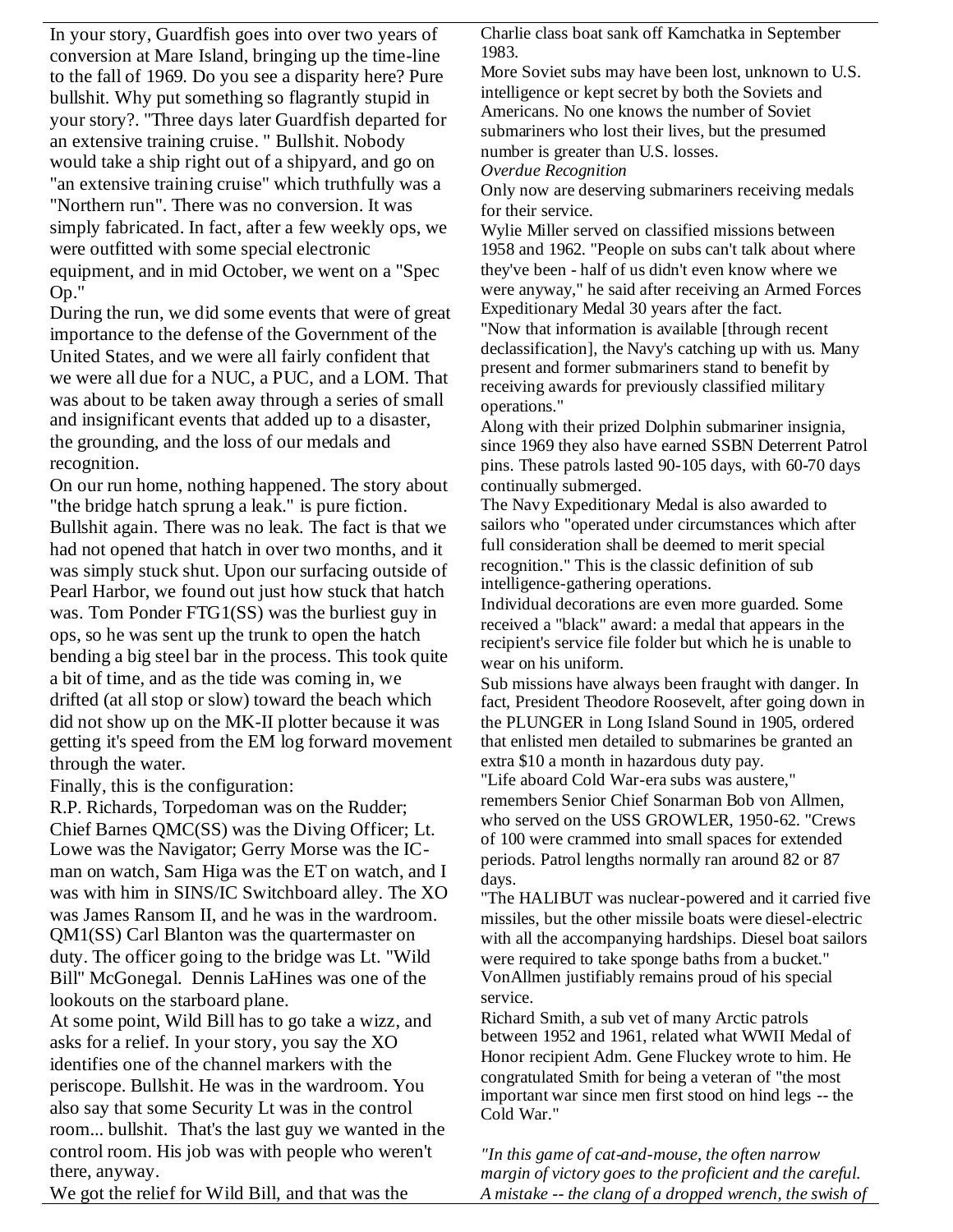skipper, "Bud" Hines. Carl Blanton (QM) took a round of bearings from #2 scope which resulted in an unusually larger-than normal triangle on the plotter, so he said, "I would recommend changing course to (and gave the angle)." The periscope had an error which instead of getting a good fix point, it resulted in a triangle. This information was not relayed to the bridge. Dendo LaHines is looking for the buoy marker to starboard, because that's where they thought it should be...little did they know it drifted past the port side, unnoticed. In your story, you said there was a squall that was so bad it made the radar ineffective. Bullshit again. First of all, we didn't have the radar lit off, and second, it was a clear night. You again said, "The rain settled to a drizzle. " Bullshit once again! It was a clear night. We were going along at about 12 knots. We were late, and we wanted to get home. We were out of food, cigarettes, and we hadn't seen anything fresh in over two months. The Navigator, Lt. Lowe says, "I think we should take another round." It was only seconds later that we hit the reef. Lowe put his head in his hands, knowing that was the end of his Naval career... Chief Barnes jumped up from the diving stand and quickly rolled up the chart in use, and got another chart for the plotter. Capt Hines said, "Back FULL" and a few seconds went by then he ordered "Back EMERGENCY" which we did for several minutes. The radioman on duty was Terry Mikkelsen, and he quickly relayed the information to the radioman on duty at Pearl, "We are aground, we are aground". Shortly after that, he was given the order to send the message, which was already sent. Just about the time we started grinding the coral, Herb Edmonds EM1(SS) was at the throttles, and shut the forward throttle with lightning speed, and opened up the reverse wheel at the same time, setting off alarm bells in maneuvering. Leo Wright LCDR was the Ship's Engineer, and on watch, managed to pull 115% power from the reactor for a good 15 minutes by manipulating the controls. Finally we went all stop, ballasted the ship, and waited for the tugs the next day, and that effort did not work. We broke off the lower half of the rudder because RP kept playing with the thing, and it kept shifting in and out of emergency control, and snapped it off. We were hard aground; the people who weren't there

go off in a helicopter. We got some fresh fruit, milk, and cigarettes at the request of Jay Ramsom II (XO) and we later got a bill for those items. On the 26th, we got more horsepower, and a huge

chain wrapped through the aft escape hatches, and they pulled us off Ahua Reef at high tide. If I remember correctly, Ahua reef is only one of the

*cavitation made by the propeller's accelerating too fast, the pop of a light bulb can trigger an enemy torpedo. On these battlefields, warriors whisper."* Vice Adm. R.Y. Kaufman, U.S.N. (Ret.)

**Veteran Web Links Update 02** Appeals http://www.warms.vba.va.gov/admin21/m21\_1/mr/ part1/ch05.doc Board of Veteran's Appeals http://www.va.gov/vbs/bva/ CARES Commission www.va.gov/vbs/bva/ CARES Draft National Plan http://www.va.gov/caresdecision/page.cfm?pg=105 Center for Minority Veterans http://www.va.gov/centerforminorityveterans/ Center for Women Veterans http://www.va.gov/womenvet/ Center for Veterans Enterprise www.vetbiz.gov/default2.htm Clarification on the changes in VA healthcare for Gulf War Veterans www.gulfwarvets.com/ubb/Forum1/HTML/000016 .html Classified Records - American Gulf War Veterans Assn www.gulfwarvets.com/ubb/Forum18/HTML/00001 1.html Compensation Rate Tables, 12-1-03 http://www.vba.va.gov/bln/21/Rates/comp01.htm Department of Veterans Affairs Home Page www.va.gov/ Directory of Veterans Service Organizations http://www.va.gov/vso/ Disability Examination Worksheets Index, Comp www.vba.va.gov/bln/21/Benefits/exams/index.htm Electronic Code of Federal Regulations www.gpoaccess.gov/ecfr/ Environmental Agents http://www.va.gov/environagents/ Environmental Agents M10 http://www.va.gov/vhapublications/ViewPublicatio n.asp?pub\_ID=1002 Establishing Combat Veteran Eligibility http://www.va.gov/vhapublications/ViewPublicatio n.asp?pub\_ID=315 Evaluation Protocol for Gulf War & Iraqi Freedom Veterans with Potential Exposure to Depleted Uranium (DU) http://www.va.gov/gulfwar/docs/DUHandbook130 3122304.DOC Evaluation Protocol For Non-Gulf War Veterans With Potential Exposure To Depleted Uranium (Du)

http://www.va.gov/gulfwar/docs/DUHANDBOOK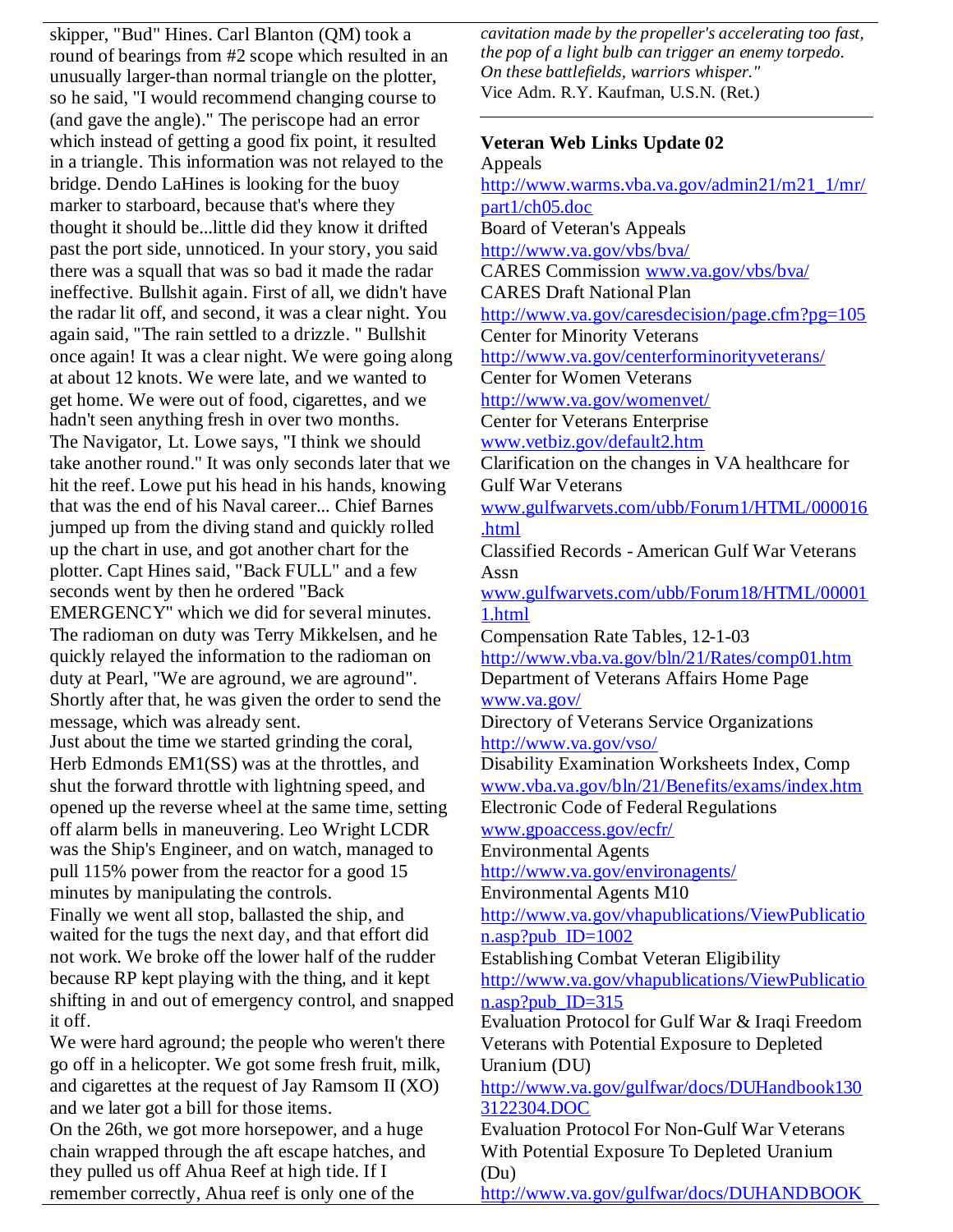reefs south of Oahu, and I don't think it surrounds the channel on both sides. Now, with a little effort, I could quickly get in touch with EVERYBODY, including the people who secured the chain, etc., but I figured that my account was so comprehensive, that would temporarily suffice... unless you want a minute-by-minute countdown... such as the cook's names... which were Paul Gardner, and "Squirrel" Madigan. Now, admittedly, it's been over forty years, and this is only my recollection. You see, I have lived the life of Guardfish almost every day since 1996, and I talk to EVERYbody on our mailing list, especially the guys I sailed with. I have located virtually everybody from the commissioning crew, everybody I served with, and a few hundred other Guardfish crew. Once your story hit the presses, it was only a matter of a day or so before many of us were trading our versions of what happened because WE WERE THERE, and besides, you just don't forget things like this. SO... I figured that if your story had all that wrong with it, then the rest of it is bullshit as well. Quite frankly, after reading your fairy-tale about the grounding, I wouldn't believe you if you wrote that there was darkness after daylight. Richard "Twig" Armstrong Reunion Coordinator USS Guardfish (SSN-612) twiggy@guardfish.org http://guardfish.org **VA Benefits** Too many veterans are unaware of the benefits and services that are available to them. Many of those veterans have health issues and need medical care. Others may be eligible for benefits, but they don't know how to go about getting them. The sad fact is, there are millions of veterans who have little, or no, medical insurance and are paying for care that our Department of Veterans Affairs should be offering them for little or no cost. There are veterans in America today that are suffering from illnesses directly related to their service who are not aware there is help out there. Needless to say, this is a national disgrace. The VA has established a listing of "presumptive illnesses or disabilities" that provide a direct link to where and when a veteran served. The problem is getting that word out. For example, the majority of "in-country" Vietnam veterans who have survived prostate cancer, or have died, had no clue NONGW130340304.DOC Fee Basis, Priority For Outpatient Medical Services & Inpatient Hospital Care www.va.gov/vhapublications/ViewPublication.asp? pub  $ID=206$ Federal Benefits for Veterans and Dependants 2005 www.va.gov/opa/vadocs/fedben.pdf Forms and Records Request www.va.gov/vaforms/ Geriatrics and Extanded Care www.va.gov/geriatricsshg/ Guideline for Chronic Pain and Fatigue MUS-CPG www.oqp.med.va.gov/cpg/cpgn/mus/mus\_base.htm Guide to Gulf War Veterans' Health www.va.gov/gulfwar/docs/VHIgulfwar.pdf Gulf War Registry www.va.gov/vhapublications/ViewPublication.asp? pub $ID=1003$ Gulf War Registry Referral Centers www.va.gov/vhapublications/ViewPublication.asp? pub  $ID=1006$ Gulf War Subject Index www.va.gov/GulfWar/page.cfm?pg=7&template= main&letter=A Gulf War Veterans' Illnesses Q&As www.va.gov/gulfwar/docs/GWIllnessesQandAsIB1 041.pdf Homeless Veterans www.va.gov/homeless/ HSR&D Home www.hsrd.research.va.gov/ Ionizing Radiation www.va.gov/irad/ Iraqi Freedom/Enduring Freedom Veterans VBA www.vba.va.gov/EFIF/ M10 for spouses and children www.va.gov/vhapublications/ViewPublication.asp? pub $ID=1007$ M10 Part III Change 1 www.va.gov/vhapublications/ViewPublication.asp? pub $ID=1008$ M21-1 Table of Contents www.warms.vba.va.gov/M21\_1.html Mental Health Program Guidelines www.va.gov/vhapublications/ViewPublication.asp? pub  $ID=1094$ Mental Illness Research, Education and Clinical Centers www.mirecc.med.va.gov/ MS (Multiple Sclerosis) Centers of Excellence www.va.gov/ms/about.asp My Health e Vet www.myhealth.va.gov/ NASDVA.COM Ë National Association of State Directors www.nasdva.com/ National Center for Health Promotion and Disease Prevention www.nchpdp.med.va.gov/postdeploymentlinks.asp

information like this doesn't get to veterans are as varied as the cancers and other aliments that are now

that it was related to their service. The reasons that

www.omi.cio.med.va.gov/ Online VA Form 10-10EZ

OMI (Office of Medical Inspector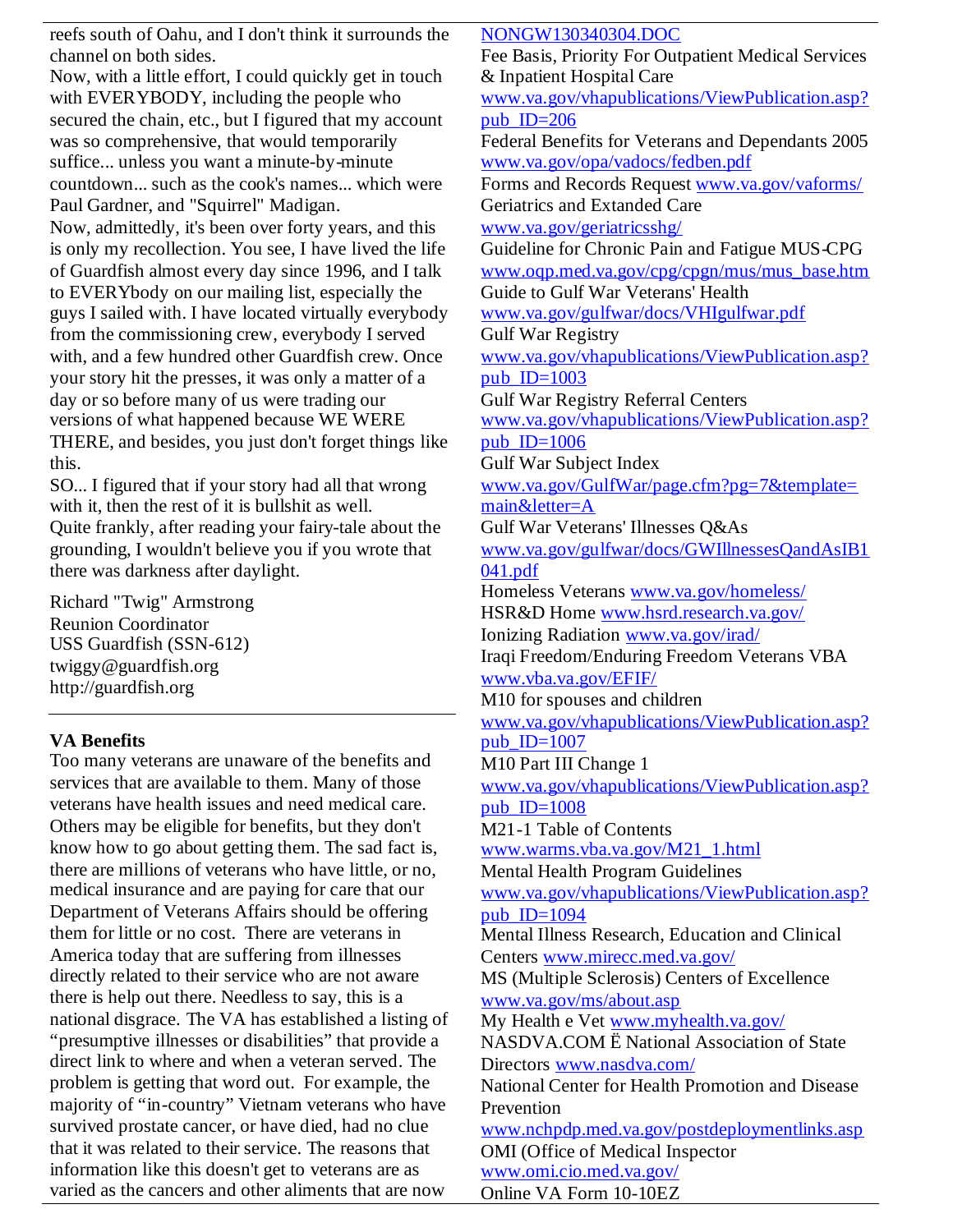recognized by the VA. The bottom line is, the VA is doing a crappy job of informing veterans of their rights, even though they are required to do so by law! Veterans dating back to World War II have been identified as being higher risk groups for all forms of leukemia (with the exception of chronic lymphocytic leukemia). Cancers of the thyroid, breast, pharynx, esophagus, stomach, small intestine, pancreas, bile ducts, gall bladder, salivary gland, urinary tract, brain, bone, lung, colon and ovaries are recognized as service-connected. Bronchiolo-alveola carcinoma, multiple myelomas, lymphomas, and primary liver cancer (with the exception of cirrhosis or hepatitis B is indicated) are also on the list. Veterans who served in the Southwest Asia Theater of Operations during the Gulf War have been showing signs of medically unexplained chronic multi-symptom illnesses defined by a cluster of signs or symptoms that have existed for six months or more. The signs are chronic fatigue syndrome, fibromyalgia, irritable bowel syndrome, and any undiagnosed illness that the secretary of Veterans Affairs determines warrants a presumptive of service connection. All of the mentioned have at least a 10% rating. How many veterans are aware that within one year of their release from active duty, those chronic diseases (such as arthritis, diabetes, or hypertension) can be linked to their time in the military? How many veterans know that if they spent 90 days or more active duty, and were diagnosed with amyotophic lateral sclerosis (ALS -- Lou Gehrig's disease), they may have it because of time they spent in the military?

When I hear the old refrain from the VA that they do not have the resources to inform our veterans of these options for treatment and help, my blood boils. There is absolutely no reason that the VA can't work more closely with the traditional media such as television, radio, and newspapers to get this important information out to the vast veteran population in our country. In this new age, all avenues should be explored to get the word out. The VA should work the Web to provide easy-access blogs that give medical updates, and a more friendly service approach than the traditional VA Web site which is like navigating through a maze. I support the good things the VA does, such as the recently implemented Veterans Suicide Hotline. For the record, that hotline was in response to the orders of the federal court to inform veterans of their options and to help them regardless of where they were in the country. Without information, veterans have no hope when they become ill and wonder where to turn. Getting information to them is a matter of life and death. Especially, if a veteran dies and his/her family are left paying crushing private medical bills that should

https://www.1010ez.med.va.gov/sec/vha/1010ez/ VA Annual Report To Congress, Persian Gulf Veterans' Illnesses Research 1999 www.va.gov/resdev/1999\_Gulf\_War\_Veterans'\_Ill nesses\_Appendices.doc VA Annual Report To Congress, Persian Gulf Veterans' Illnesses Research 2002 www.va.gov/resdev/prt/gulf\_war\_2002/GulfWarRp t02.pdf Phase I PGR http://www.va.gov/vhapublications/ViewPublicatio n.asp?pub\_ID=1004 Phase II PGR www.va.gov/vhapublications/ViewPublication.asp? pub  $ID=1005$ Policy Manual Index www.va.gov/publ/direc/eds/edsmps.htm Project 112 (Including Project SHAD) www.va.gov/shad/ Prosthetics Eligibility www.va.gov/vhapublications/ViewPublication.asp? pub $ID=337$ Public Health and Environmental Hazards Home Page http://www.vethealth.cio.med.va.gov/ Public Health/SARS www.publichealth.va.gov/SARS/ Publications: Manuals www.va.gov/vhapublications/publications.cfm?Pub  $=4$ Publications and Reports www.va.gov/resdev/prt/pubs\_individual.cfm?webp age=gulf\_war.htm Records Center and Vault Homepage www.aac.va.gov/vault/default.html Records Center and Vault Site Map www.aac.va.gov/vault/sitemap.html Request For And Consent To Release Of Information From Claimant's Records www.forms.va.gov/va/Internet/VARF/getformharn ess.asp?formName=3288-form.xft Research Advisory Committee on Gulf War Veterans Illnesses April 11, 2002 www.va.gov/racgwvi/docs/Minutes\_April112002.doc Research Advisory Committee on Gulf War Veterans Illnesses www.va.gov/racgwvi/docs/ReportandRecommendations\_2004.pdf The Service Officers Corner www.geocities.com/veteransadvocate Title 38 4.16 Total disability ratings for compensation based on unemployability of the individual. PART 4: schedule FOR RATING DISABILITIES Subpart A: General Policy in Rating http://ecfr.gpoaccess.gov/cgi/t/text/textidx?c=ecfr&sid=1b7e1c80768900fe79b3126a180a 3da6&rgn=div8&view=text&node=38:1.0.1.1.5.1.9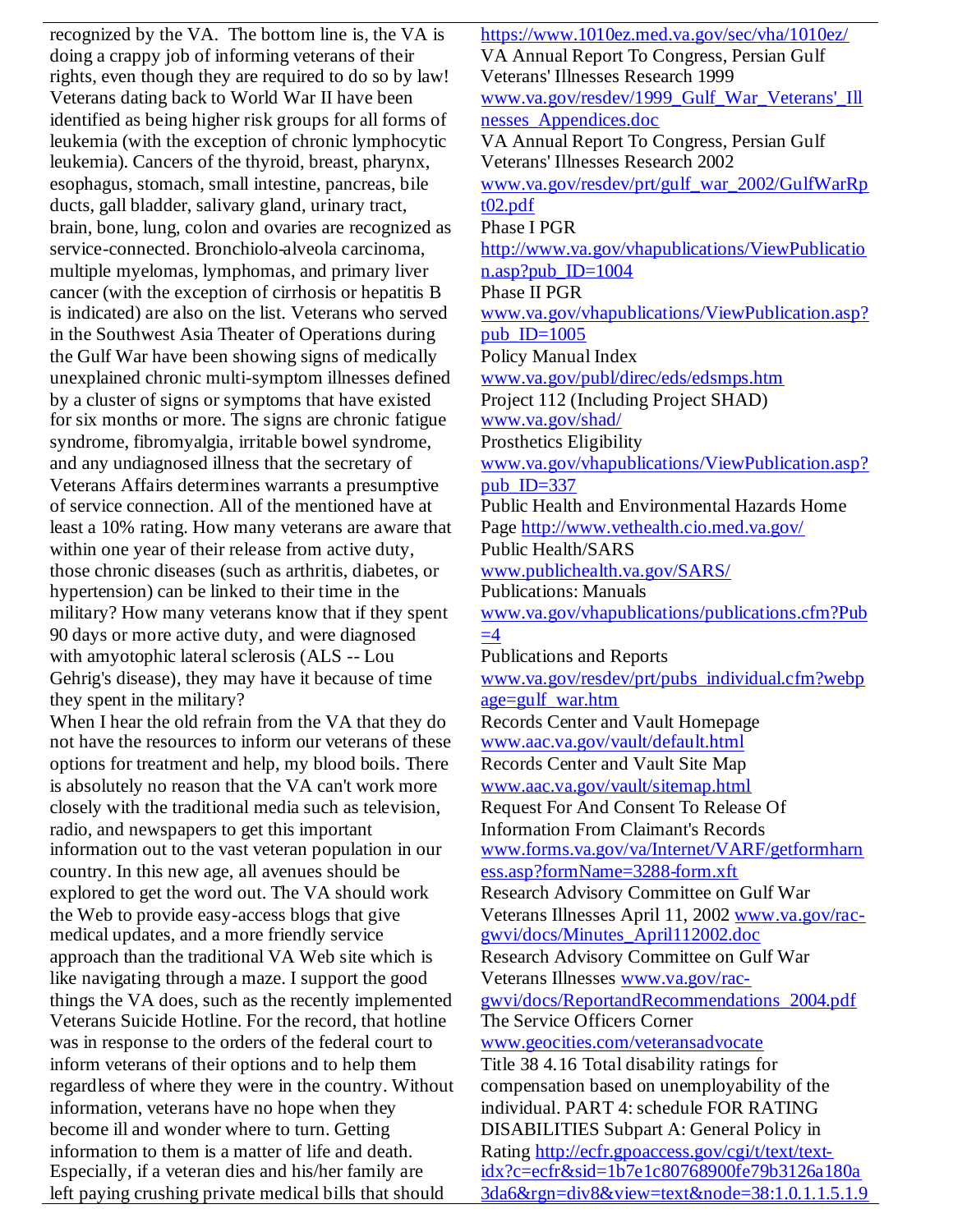have been handled by the VA. Despite talk of caring for veterans, the VA is not walking the walk when it comes to informing them of their rights and medical benefits. VA clinics nationally need to step up and have handouts available (where they can be easily seen) for veterans whose lives may depend upon the knowledge in them. By not making more of an effort than it is to get this valuable information out to all veterans, the VA is failing in its mission to us. Men and women who have served their country honorably are now being dishonored by this lack of attention to something so vital. The theme of the 75th anniversary of the VA was to outreach to every living veteran to inform them of what services were available to them. Veterans are still waiting for that grand claim to come true. Let's not make them wait another 75 years before action is actually taken. For further information, contact the Humboldt County Veterans Service office at 445-7341, the VA at 1-800-827- 1000 or the VA's Web page,

www.vba.va.gov/VBA/benefits/factsheets/servicecon nected/Presumpeg\_0307.doc

# **HELOC Fraud**

Have you checked your home equity line of credit lately? If not, you probably should. Even if you've never used a home equity line of credit (HELOC), it's a good idea to check your three credit reports (Equifax, Experian and TransUnion) to make sure identity thieves haven't opened one in your name. According to the FBI, canny con artists are increasingly draining the equity of unsuspecting homeowners by tapping into their home equity lines of credit. The more equity you have in your home, and the less vigilant you are about monitoring your finances, the greater the risk that thieves could drain the equity from your home -- or worse, sell it out from under you. In its annual mortgage fraud report, the FBI identified HELOC fraud as an "emerging scheme" that adds further insult to an already injured real estate and mortgage market. The report calls the current housing bust the "ideal climate" for HELOC fraud and other fast-buck mortgage schemes associated with builder bailouts, seller-assisted financing, short sales and foreclosure rescue. Identity thieves have traditionally targeted those with poor credit. In the past, by posing as homeowners, they could easily obtain subprime loans with little documentation. But now that the door to subprime lending has slammed shut, thieves have set their sights on those with good credit and substantial equity in their homes -- deep pools of cash that can be easily tapped via a HELOC.

8.11&idno=38 Title 38 Index Parts 0-17 http://ecfr.gpoaccess.gov/cgi/t/text/textidx?sid=5601440f9a028e2b353f1be27d4535d2&c= ecfr&tpl=/ecfrbrowse/Title38/38cfrv1\_02.tpl Title 38 Part 18 http://ecfr.gpoaccess.gov/cgi/t/text/textidx?sid=e7f228f056f66128a3cf40196efa0323&c=e cfr&tpl=/ecfrbrowse/Title38/38cfrv2\_02.tpl Title 38 Part 3: Adjudication Subpart A Pension, Compensation, and DIC Compensation http://ecfr.gpoaccess.gov/cgi/t/text/textidx?c=ecfr;s id=0a5cc4e74c654c10874b651cc99ff1b4;rgn=div5; view=text;node=38%3A1.0.1.1.4;idno=38;cc=ecfr Title 38 Pensions, Bonuses & Veterans' Relief (also 3.317 Compensation for certain disabilities due to undiagnosed illnesses found here) http://ecfr.gpoaccess.gov/cgi/t/text/textidx?type=simple;c=ecfr;cc=ecfr;sid=89bb312d6d61 3680e34d4df4625d7f3b;region=DIV1;q1=gulf%20 war;rgn=div8;view=text;idno=38;node=38%3A1 U.S. Court of Appeals for Veterans Claims www.vetapp.gov/ VA Annual Report To Congress, Persian Gulf Veterans' Illnesses Research 1999 www.va.gov/resdev/1999\_Gulf\_War\_Veterans'\_Ill nesses\_Appendices.doc VA Annual Report To Congress, Persian Gulf Veterans' Illnesses Research 2002 www.va.gov/resdev/prt/gulf\_war\_2002/GulfWarRp  $t02.pdf$ VA Fact Sheet www.va.gov/opa/fact/gwfs.html VA Health Care Eligibility www.va.gov/healtheligibility/home/hecmain.asp Veterans Legal and Benefits Information http://valaw.org/ VA Life Insurance Handbook: Chap 3 www.insurance.va.gov/inForceGliSite/GLIhandboo k/glibookletch3.htm#310 VA Loan Lending Limits and Jumbo Loans http://valoans.com/va\_facts\_limits.cfm VA MS Research www.va.gov/ms/about.asp VA National Hepatitis C Program www.hepatitis.va.gov/ VA Office of Research and Development www.va.gov/resdev/ VA WMD EMSHG www.va.gov/emshg/ VA WRIISC-DC www.va.gov/WRIISC-DC/ VAOIG Hotline Telephone Number and Address www.va.gov/oig/hotline/hotline3.htm Vet Center Eligibility - Readjustment Counseling Service www.va.gov/rcs/Eligibility.htm Veterans Benefits Administration Main Web Page www.vba.va.gov/

VHA Forms, Publications, Manuals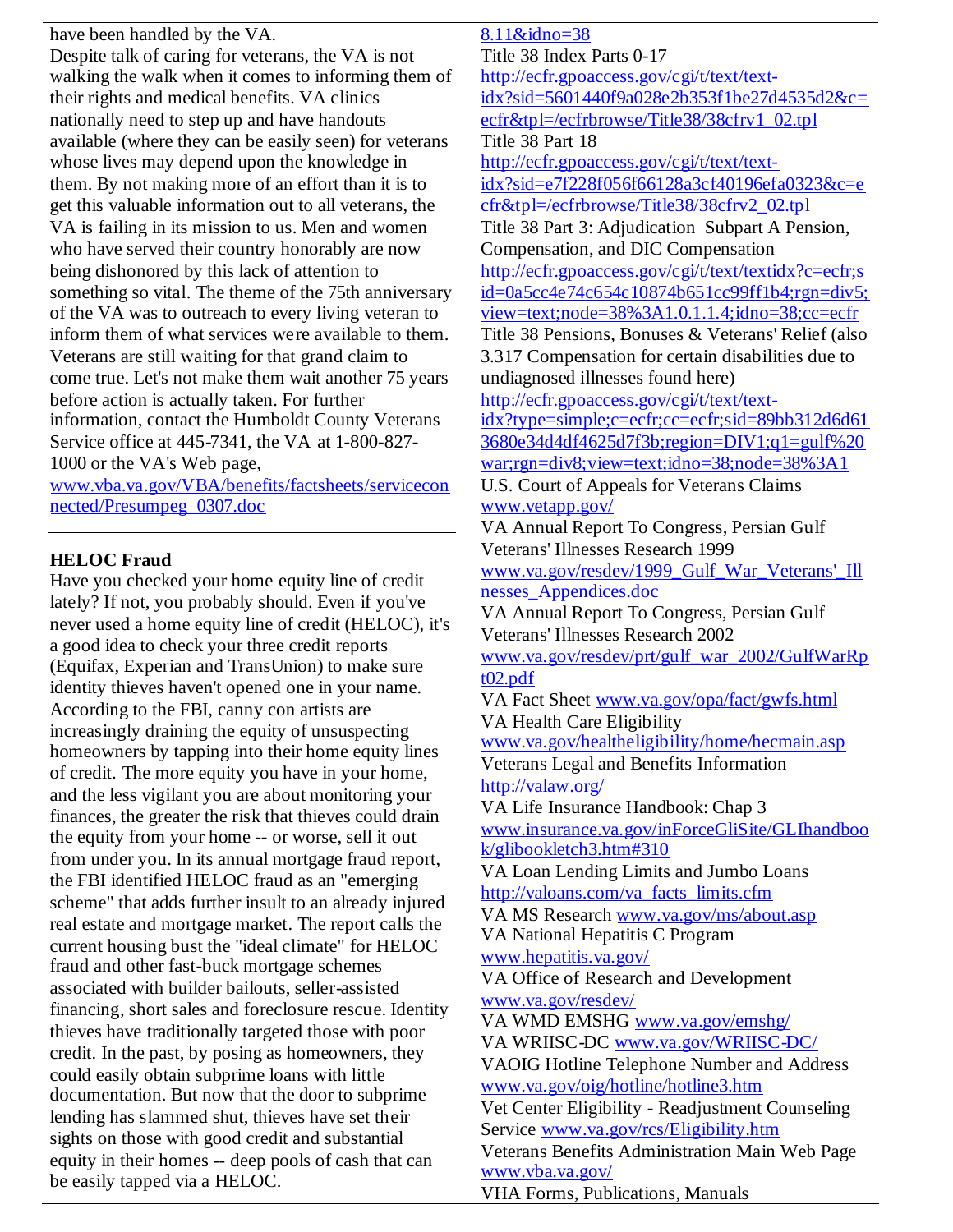The FBI says HELOC thieves typically use stolen identification to apply online for a line of credit in your name. Then they instruct the bank to wire the funds to their accounts, providing their own contact information in place of yours. That way, the bank unwittingly contacts the thief to verify the electronic funds transfer. Although the FBI does not track the dollar amount lost each year to mortgage fraud, incidents reported by financial institutions jumped a whopping 31% (from 35,617 to 46,717) in fiscal 2007, over the previous year. Jay Foley, executive director of the San Diego-based Identity Theft Resource Center, echoes the FBI's findings that some HELOC fraud, especially schemes aimed at selling the home without the homeowner's knowledge or consent, originates from within the mortgage industry itself. "It depends on the depth of the scam," he says. "In the recent mortgage bust by the FBI, these are all people who actually work in the industry; this is what I could classify as an inside job. An outsider would have to find a less-than-scrupulous Realtor, a lessthan-scrupulous mortgage broker, and probably have to come up with somebody to do the inspections and all the other things."

Now that anti-fraud software has shored up credit card accounts, HELOCs have become the next tempting target for theft. Thieves gain access to your home equity pool either through an existing HELOC or by opening one in your name at the bank of their choice. Ironically, you may have more trouble opening a HELOC than identity thieves, who can manipulate the loan documents to suit their purposes. Once accessed, a line of credit can be tapped as easily and directly as a debit card account. And don't expect the thief to stay under the limit on your account. "The HELOC thief won't stop at your line of credit; they'll go into overdraft big time, and each one of those overdrafts is going to bean you for a few dozen dollars and launch your interest rate sky-high," Foley says. Foley says seniors may be particularly at risk of HELOC fraud for four reasons:

- 1) They often own their home outright (translation: 100 percent equity).
- 2) They may not be as vigilant of their finances.
- 3) They may not be living in their home.

4) They may be more trusting and forthcoming with personal information when approached by a friendly official-sounding caller.

"If your place is worth \$300,000, I'm sure I could tempt a bank into loaning me \$100,000 against it without any problem," Foley says. In extreme cases, con artists could even sell your home out from under you. Here's how: One poses as the buyer, obtains a mortgage to purchase your home from a partner posing as you, the seller. Upon closing, they split the

www.va.gov/vhapublications/ VHA Programs - Clinical Programs & Initiatives www.va.gov/health\_benefits/page.cfm?pg=13 VHA Public Health Strategic Health Care Group Home Page www.publichealth.va.gov/ VHI Guide to Gulf War Veteran's Health www.va.gov/vhi\_ind\_study/gulfwar/istudy/index.as p Vocational Rehabilitation www.vba.va.gov/bln/vre/ VONAPP online http://vabenefits.vba.va.gov/vonapp/main.asp WARMS - 38 CFR Book C www.warms.vba.va.gov/bookc.html War-Related Illness and Injury Study Center - New Jersey www.wri.med.va.gov/ Welcome to the GI Bill Web Site www.gibill.va.gov/ What VA Social Workers Do www.va.gov/socialwork/page.cfm?pg=3 WRIISC Patient Eligibility www.illegion.org/va1.html

### **Admiral Osborne Scholarship Fund**

How about helping out the scholarship fund? We are offering a Charleston Base Challenge Coin for sale. ALL proceeds go into the scholarship fund. Coins only cost \$7 each. Available for an additional \$1 is a protective plastic capsule. To get your coin(s) see Jim Yates, Julian Villegas or Carl Chinn.

Make sure you have one for "when you get challenged"!

Buy several for great gifts!

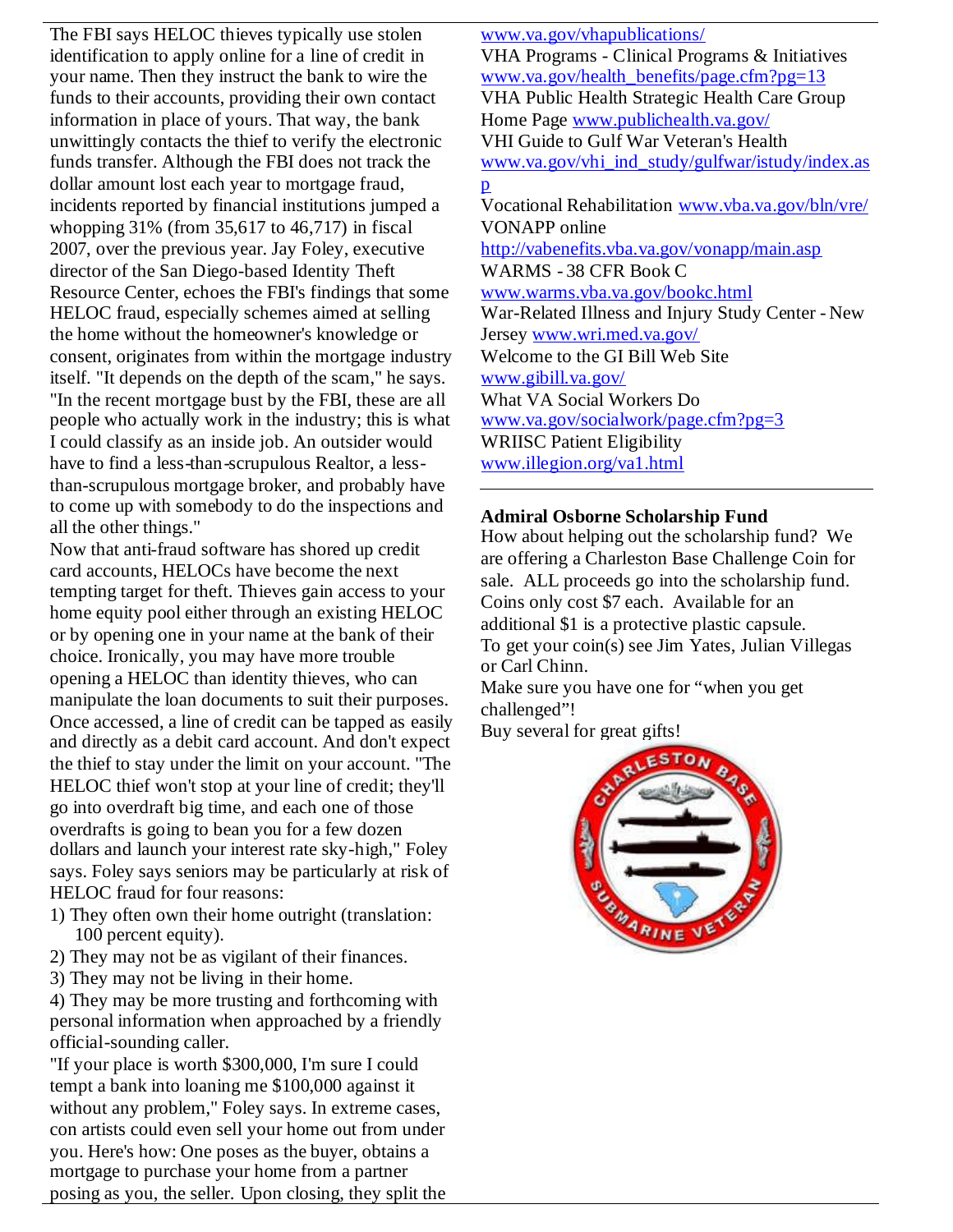mortgage money and disappear. Victims of HELOC theft and mortgage-jacking typically are reimbursed by the lender when fraud is proven. However, the process can be lengthy, and often the identity theft doesn't stop there. While you can arrange for credit monitoring from the three credit bureaus and various vendors, it's often too little, too late, Foley says. "Between the time that line of credit is opened and you get the notice that it's open, it is entirely possible that that entire line of credit would be spent," he says. For additional assurance freeze your credit with each of the three credit reporting bureaus. This prevents them from releasing your credit report for anything (credit cards, auto loans, HELOCs, etc.) until you "thaw" your credit, thereby stopping mortgage fraud at its source. It's a somewhat lengthy process but can be well worth it if you have no plans to obtain credit in the near future.

# **Cancer Vitamin Study**

Vitamin C or E pills do not help prevent cancer in men, concludes the same big study that last week found these supplements ineffective for warding off heart disease. The public has been whipsawed by good and bad news about vitamins, much of it from test-tube or animal studies and hyped manufacturer claims. Even when researchers compare people's diets and find that a vitamin seems to help, the benefit may not translate when that nutrient is obtained a different way, such as a pill. "Antioxidants, which include vitamin C and vitamin E, have been shown as a group to have potential benefit," but have not been tested individually for a long enough time to know, said Howard Sesso of Harvard-affiliated Brigham and Women's Hospital in Boston. The Physicians Health Study, which he helped lead, was designed to do that. It involved 14,641 male doctors, 50 or older, including 1,274 who had cancer when or before the study started in 1997. They were included so scientists could see whether the vitamins could prevent a second cancer. Participants were put into four groups and given vitamin E, vitamin C, both, or dummy pills. The dose of E was 400 international units every other day; C was 500 milligrams daily. After an average of eight years, there were 1,929 cases of cancer, including 1,013 cases of prostate cancer, which many had hoped vitamin E would prevent. However, rates of prostate cancer and of total cancer were similar among all four groups.

The study was funded by the National Institutes of Health and several vitamin makers. Results were being reported 16 NOV at an American Association for Cancer Research conference in Washington.